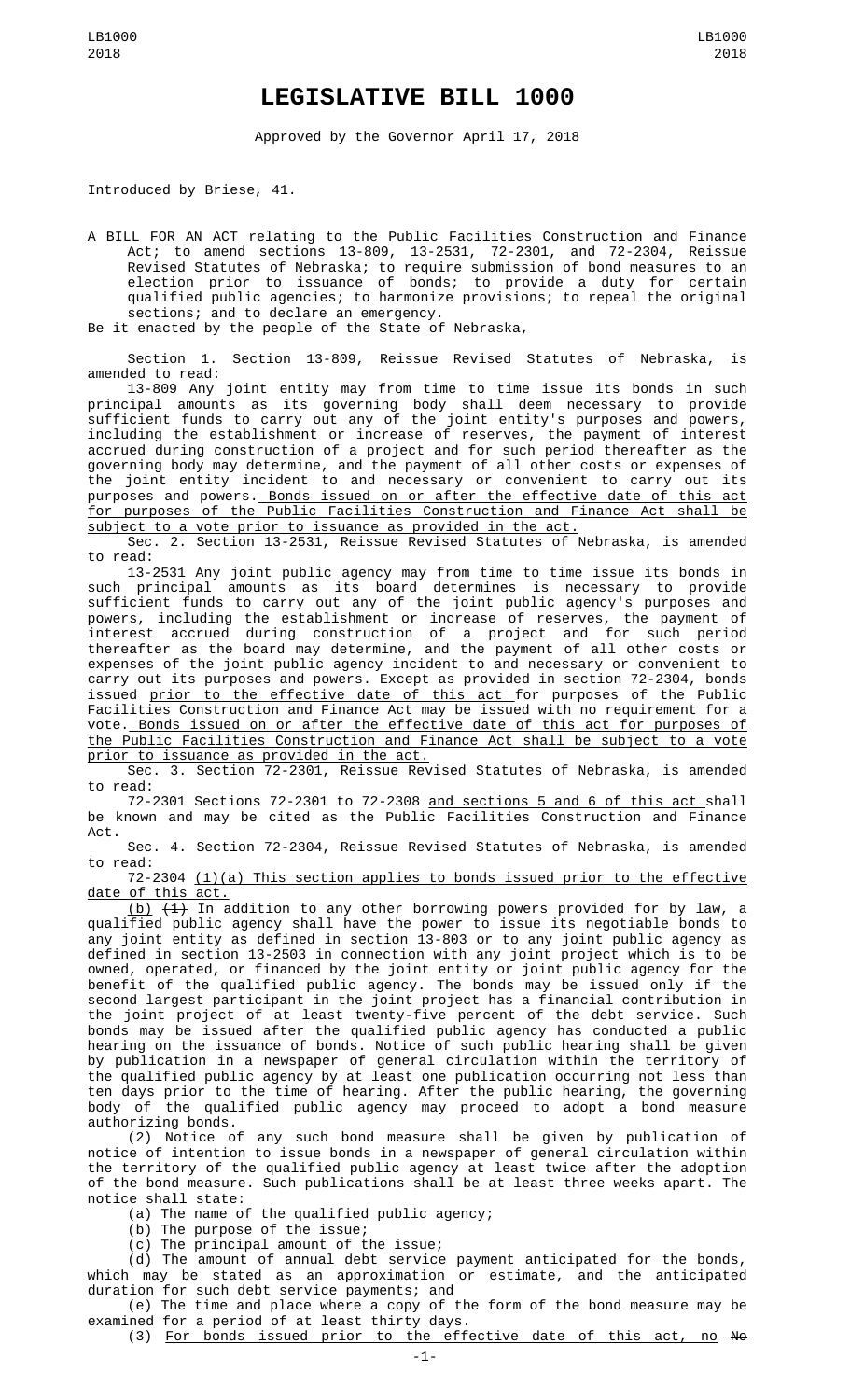LB1000 2018

election shall be required prior to the issuance of bonds under the Public Facilities Construction and Finance Act unless, within sixty days after the first publication of the notice of intention to issue bonds, a remonstrance petition against the issuance of bonds is filed with the clerk or secretary of the qualified public agency. Such remonstrance petition shall be signed by registered voters of the qualified public agency equal in number to at least five percent of the number of registered voters of the qualified public agency at the time the remonstrance petition is filed or at least the number of signatures listed in subsection (5) of this section for the applicable qualified public agency, whichever is less. If a remonstrance petition with the necessary number of qualified signatures is timely filed, the question shall be submitted to the voters of the qualified public agency at a general election or a special election called for the purpose of approving the bonds proposed to be issued. Any joint project for which bonds are issued in accordance with the procedures of the act shall not require any other approval or proceeding by the governing body or the voters of the qualified public agency.

(4) For bonds issued prior to the effective date of this act, no No election shall be required for any qualified public agency not issuing bonds to participate in such joint project unless, within sixty days after the governing body of the qualified public agency adopts the measure approving the interlocal or cooperative agreement related to the joint project, a remonstrance petition is filed with the clerk or secretary of the qualified public agency. Such remonstrance petition shall be signed by registered voters of the qualified public agency equal in number to at least five percent of the number of registered voters of the qualified public agency at the time the remonstrance petition is filed or at least the number of signatures listed in subsection (5) of this section for the applicable qualified public agency, whichever is less. If a remonstrance petition with the necessary number of qualified signatures is timely filed, the question shall be submitted to the voters of the qualified public agency at a general election or a special election called for the purpose of approving the interlocal or cooperative agreement related to the joint project.

(5) The chart in this subsection provides the alternative number of signatures of registered voters of a qualified public agency which may be used to submit a remonstrance petition under subsection (3) or (4) of this section. The classification of counties in section 23-1114.01 applies for purposes of this section.

Qualified Public Agency and the Community of Signatures

of Registered Voters

| City of the Metropolitan Class | 1500 |
|--------------------------------|------|
| City of the Primary Class      | 1000 |
| City of the First Class        | 750  |
| City of the Second Class       | 250  |
| Villages                       | 50   |
| Municipal County               | 1500 |
| Class 7 County                 | 1500 |
| Class 6 County                 | 1000 |
| Class 5 County                 | 750  |
| Class 4 County                 | 500  |
| Class 3 County                 | 250  |
| Class 2 County                 | 100  |
| Class 1 County                 | 50   |
| Class VI School District       | 250  |
| Class V School District        | 1500 |
| Class IV School District       | 1000 |
| Class III School District      | 500  |
| Class II School District       | 250  |
| Class I School District        | 250  |